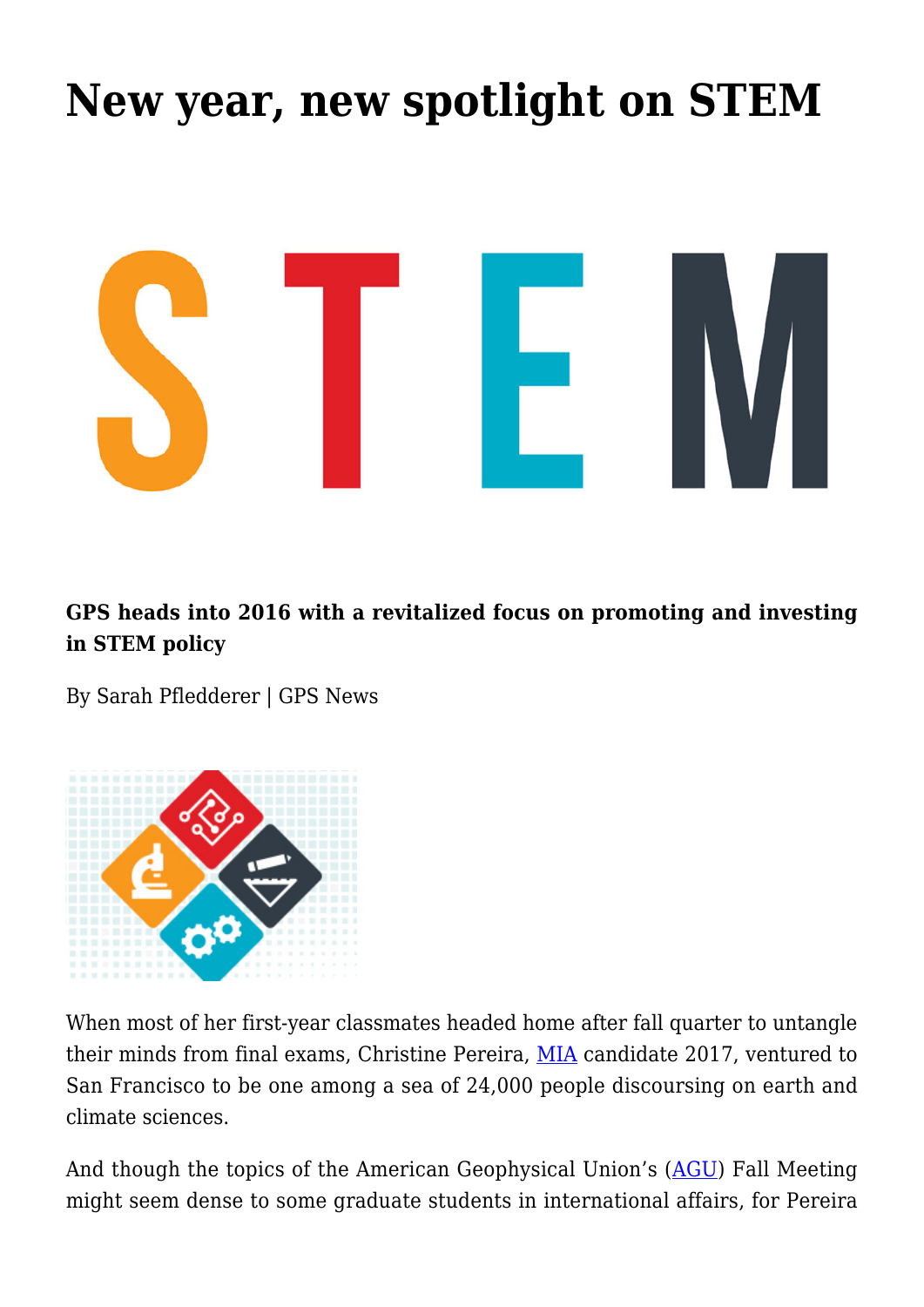who aspires to work in ocean policy, it was her oyster.

"Initially, I was interested in attending to learn more about science, technology, engineering and mathematics (STEM), specifically ocean sciences," Pereira said on a phone call from the meeting, held at the Moscone Center from Dec. 14-18. "What I've learned is there are so many different opportunities out there surrounding environmental policy."

With support from the UC San Diego School of Global Policy and Strategy (GPS), Pereira attended the 48th annual meeting as a student representative of the School with Assistant Dean Wendy Hunter Barker and Assistant Professor [Jennifer Burney](https://gps.ucsd.edu/faculty-directory/jennifer-burney.html), who also was a speaker at the conference presenting on aerosol impacts and the U.S. transition to natural gas.

2015 marked the School's first year to attend an AGU function—by no coincidence the same year of its rebranding to GPS.

Aligned with its updated mission to shape better solutions for a transforming world with collaborations across UC San Diego and the globe, GPS also is putting a heavier emphasis on marrying policy with STEM and health sciences under its new banner.

"UC San Diego's excellence in STEM combined with our strength in complex policy and regulatory issues make this a natural extension of our School's expertise," Hunter Barker said. "Our faculty's research spans the globe, including many topics at this nexus, and our students are eager to receive training on ways to utilize solid scientific data for relevant policy options."



Attending the AGU Fall Meeting acted as a springboard into the School's advancements in STEM policy in 2016.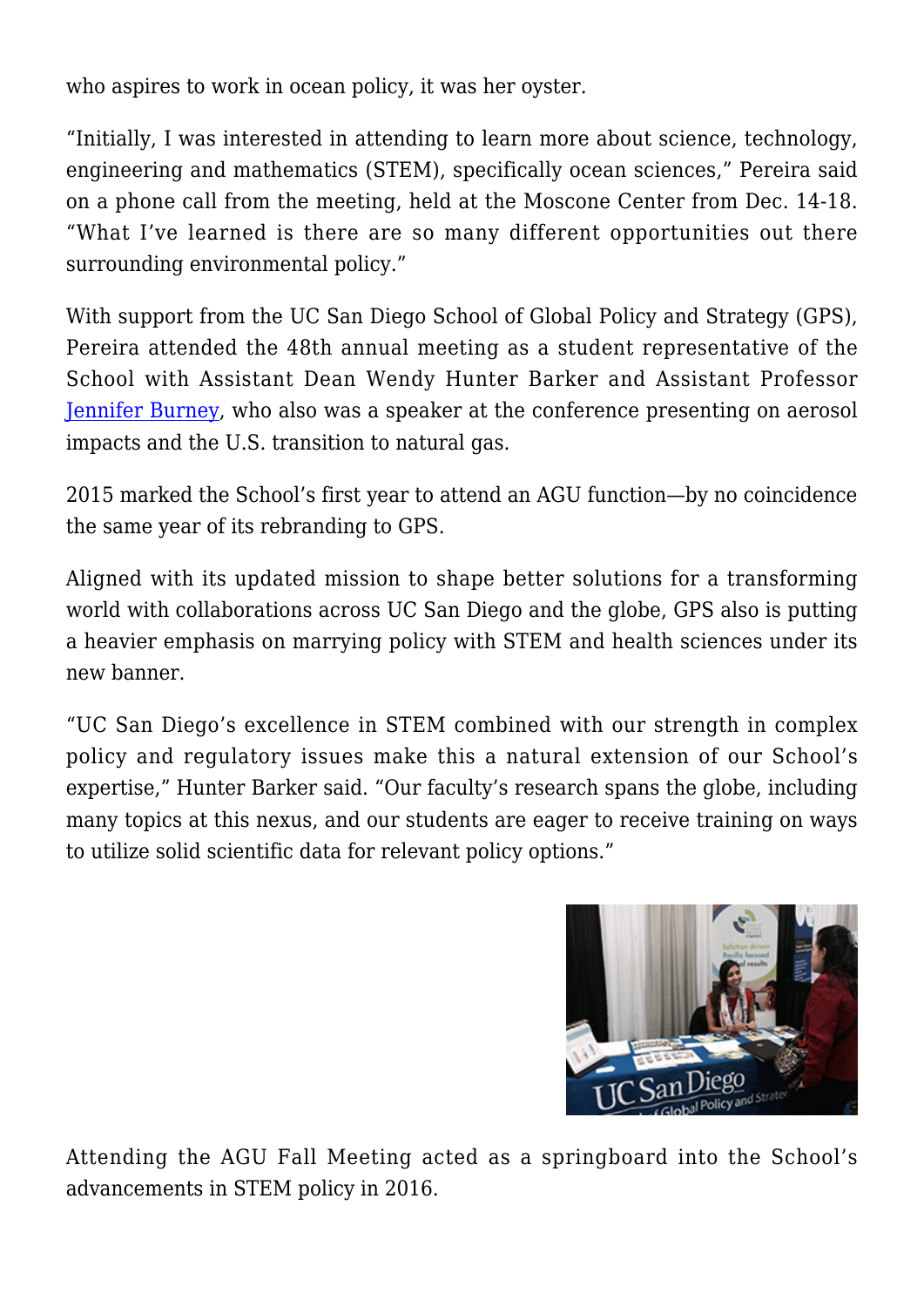Tagged as the largest earth and climate science meeting in the world, the [2015](http://fallmeeting.agu.org/2015/) [AGU Fall Meeting](http://fallmeeting.agu.org/2015/) comprised roughly 23,000 presentations, including a keynote by Tesla CEO Elon Musk; 50 networking and career advancement opportunities; and nearly 300 exhibitors, including GPS.

For Pereira, the conference meant an opportunity to become more informed on the latest discoveries, trends and challenges in the sciences as well as to build connections in that community.

In the exhibition hall, positioned at GPS's booth immediately next to UC San Diego's [Scripps Institution of Oceanography,](https://scripps.ucsd.edu/) Pereira put a face to the GPS students who chose to pursue a master's degree at the School for its already existing strengths in STEM policy.

Among other factors, it was GPS's close ties with Scripps Oceanography that ultimately brought Pereira to the School, she said.

"My background is international studies, mostly social science," she said. "I wanted to follow up with international affairs, and I knew I wanted to work on the ocean. But I've never taken an actual science class."

To that end, she has her sights set on enrolling in courses at Scripps Oceanography that will complement her curriculum at GPS. She also is beginning a marketing internship at the institution in winter quarter, allowing her to gain a fuller understanding of how her interests can be combined into a productive career.

Beyond this one student example, GPS faculty members such as Burney, Joshua Graff Zivin, David Victor, Junjie Zhang and others are carving a space for STEM into their research and courses. As leaders in their fields, the professors regularly create global policy recommendations on emerging markets, climate change, global health and other pressing societal challenges.

The focus also is threaded through the School's student groups and programs. The **Baja Project**, for example, partnered with Scripps Oceanography in September on its quarterly trip to El Barril to vet the possibility of building a marine research lab in the Mexican fishing village on the Sea of Cortez.

On the programmatic side, GPS has invested in promoting STEM policy through